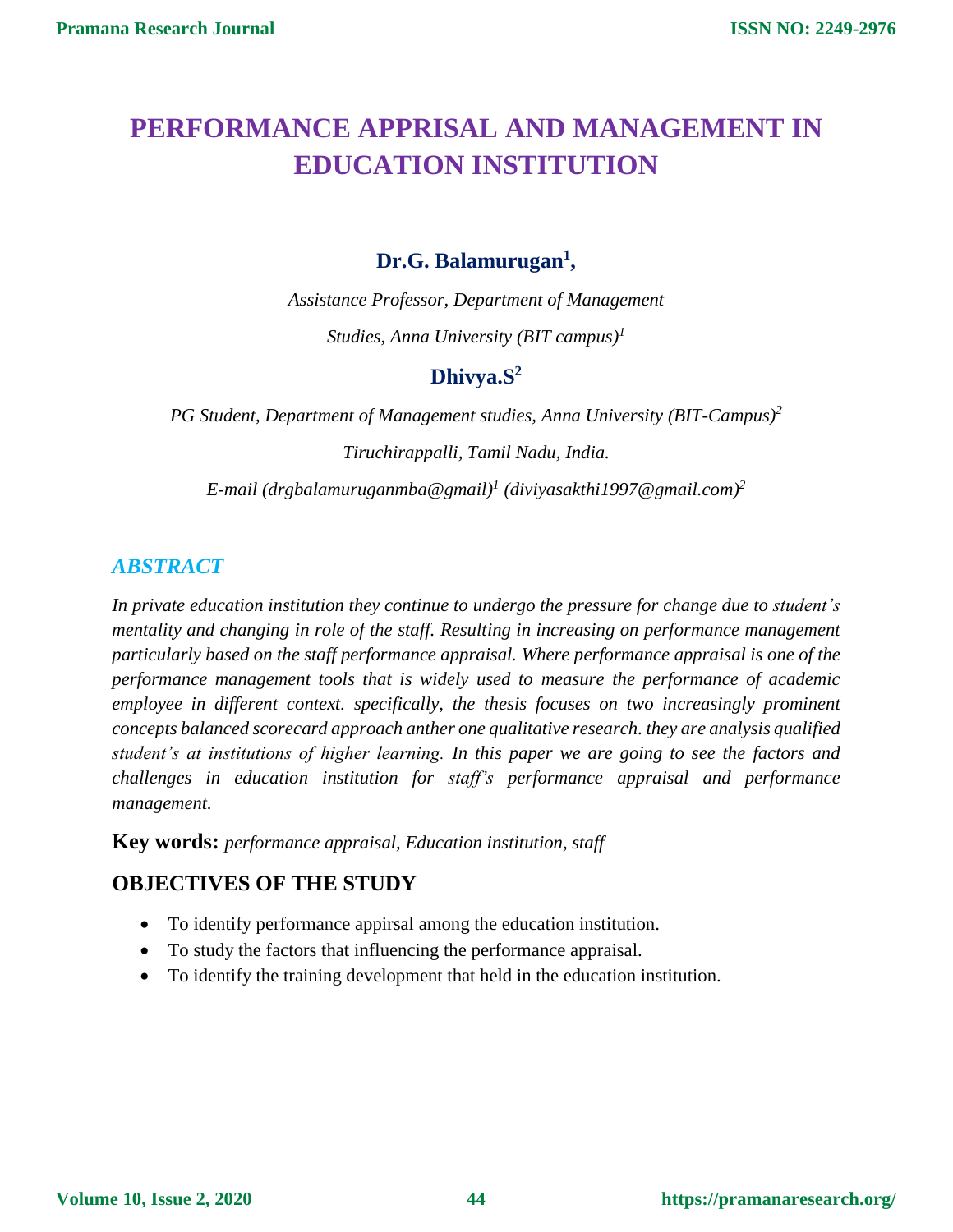# **INTRODUCTION**

A majority of organization today have some sort of formal performance appraisal system. such system typically makes use of standardized rating form that is used to evaluate various aspects of employee's staff of performance. Numerical values or ratings are generally assigned to each performance dimension. Most formal appraisal are annually, though there is evidence that staff employee frequently express considerable

satisfaction with the whole performance appraisal process. Performance management goes beyond annual appraisal ratings and interviews , and incorporates employee goal setting , feedback , coaching to students learning for environment qualified students at institutions of higher education staff member also institution providing rewards and salary increasing then promotions, and bonus and individual development as such , performance management focus on an ongoing process of performance improvement , rather than primarily emphasizing an annual performance review. Performance appraisal is one of the main performance management tools widely used to measure the understanding the concept mainly purpose of student's mentality and changing in role of the staff determine evolving interning performance of efficiency. this activity makes them feel more valued and its helpful to improve two-way relationship in an organization. performance management main focused on the qualitative approach. performance appraisal is designed and monitored. this paper as advancement in the management field, so more appraisal of employee personal objective should be aligned with organizational goal and objective. Hence it supports the concept of performance management system. Higher education institutions about other academic others operating expenditures staffing levels and holding for accreditation purposes and annual reports without linking those outcome Academic institution resources were considered good measure of an institution excellences and quality. impact does spend this amount if money having this quantity of resources and providing this amount of services have on undergraduates use of the educational outcome a private intuition has to make decisions about the allocation limited funds among a number of institutional of programs. Student absenteeism is major concern for educators at institutions of higher learning. That environment makes feel uncomfortable and the staff the performance appraisal appropriate and reward strategies and scheme training and develop a communication and coaching in staff.

### **Literature review**

A compendia-based approach to public health nursing performance appraisal. In this paper the practice levels in urban public health departments were increased with their performance level of each nurse. In the public health department. Performance appraisal system using a multistage fuzzy architecture. In this paper performance appraisal process may include different stages like, planning, monitoring, development rating and rewards. Where this paper proposes stage wise fuzz reasoning modal for performance rating. The result was performance appraisal system can be designed on two fuzzy approach Regarding the purpose of performance appraisal Cleveland at. Al (1989) describe focus types of uses of performance appraisal between person , with in person ,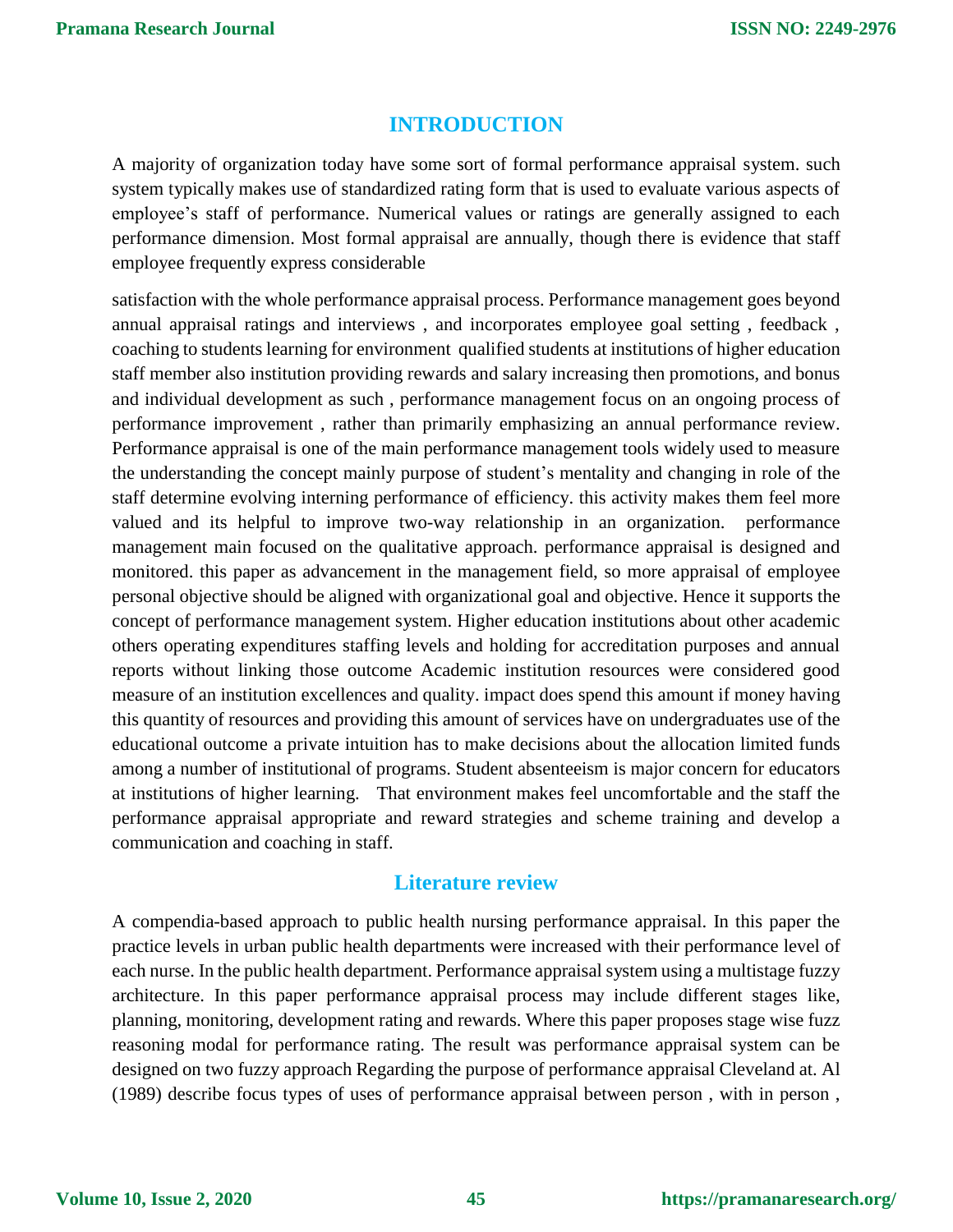system maintenance and documentation , between person use are what have been referred to as administrative purpose, consisting of recognition of individual , performance to make decision regarding salary administration promotions retention , termination, lay its and so forth wise of Buckley , (1998) .in early performance appraisal is simple process it involved ranking and comparing individual with other people Welbourne etb.al, (1998) the appraisal process has been categorized into appraisal standards, timing of appraisal ,selection of appraisal ,feedback providing.

# **ADVANTAGES AND CHALLENGES OF PERFORMANCE APPRAISAL**

performance appraisals are that they help an organization and its staff members become a more effectives. Performance appraisals do this by providing in a basic for many employee's related intuition decision and by making important contributions to employee and organization development.

Identify good performers and poor performers education intuition to determine who should be rewarded with raises and promotions which employees need more training and efficiency to performance.

The overarching of performance appraisals is accuracy. Acknowledges that if an appraisal doesn't accurately distinguish between effective performance and ineffective performance the appraisal may actually be counter organization.

A performance appraisal allows you as a business owner to offer constructive feedback to your employee and increasing in most common is acknowledge. However, a number of challenges must be maximizing the effectiveness of the appraisal process.

This will help ensure that you treating each employee equally and will help you become enjoyable with the process more quickly. An employee may have done a great job during the appraisal period, which you appropriate during the review. You can overcome bias by making notes of employee action all through the appraisal period so that preparing your evaluation.

# **THE IMPORTANCE OF PERFORMANCE MANAGEMENT AND APPRISAL**

In order to build an empowered and skilled workforce the organization should work towards a management focus on ongoing support.

# **REWARDS AND RECOGNITION**

Rewards and recognition can perform the employee retention and engagement, creates ambassadors of your organization and its culture. Recognition help employees receive a balance of positive feedback. The activity we inspirit in to acknowledge exceptional performance and inspirit values.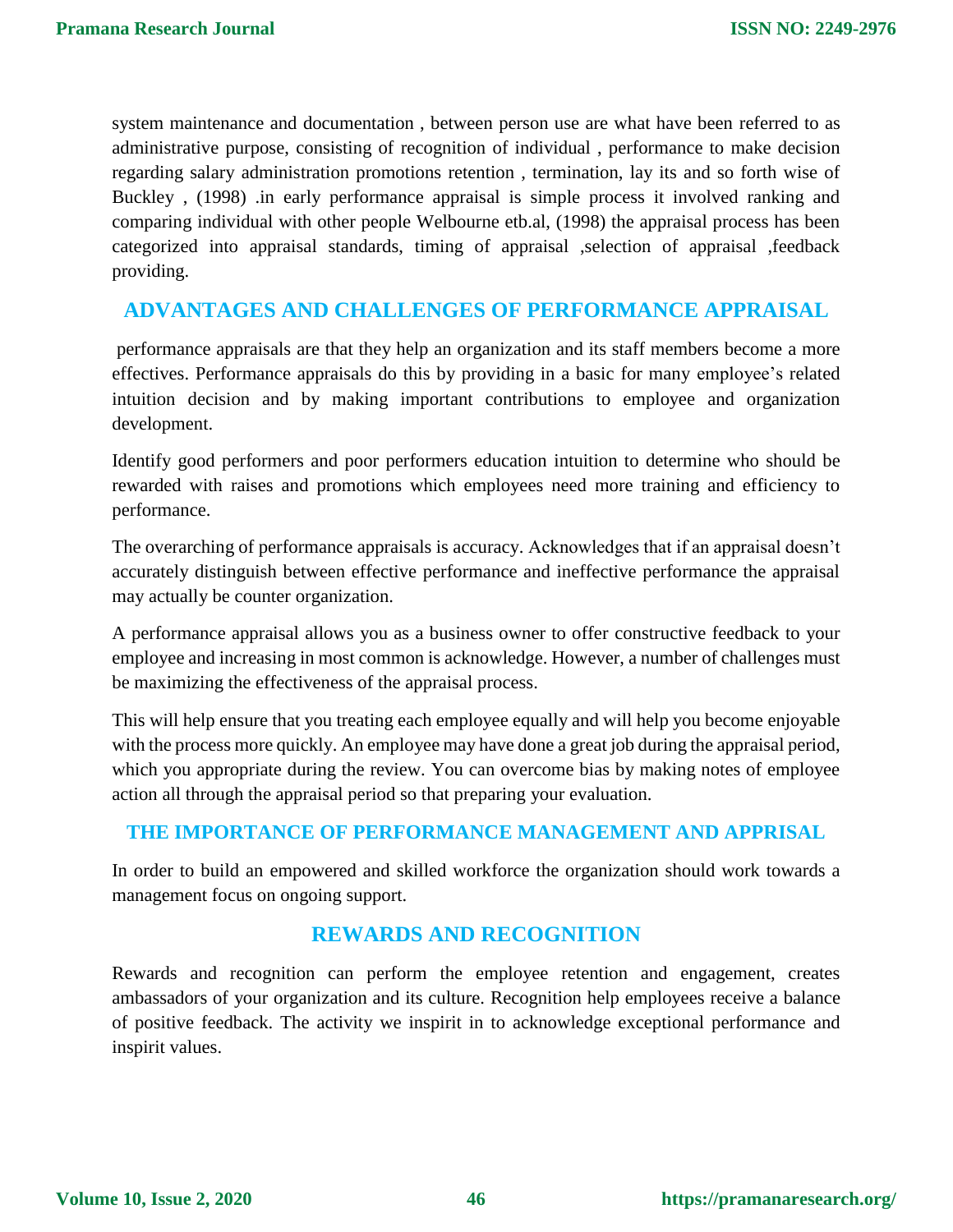### **FOUNDATIONAL KNOWLEDGE OF TALENT**

You can ensure all employees are getting the direction, evaluation and development, they need to succeed. High and low performers, and track and the effectiveness of employee develop performance activities. Core focus it is basically concerned with the small power is human skill knowledge, ability, of the total workforce.

### **COACHING**

Coaching as a process used to encourage employee to accept responsibility for their own performance, to enable them to achieve and sustain superior performance, and to treat them as partners in working toward organizational goals and effectiveness. Performance coaching and role a performance coach must play as training, mentoring, confronting, and career coaching.

### **SELF DEVELOPMENT**

Performance appraisal allows you to provide positive feedback as well as identifying areas for advancement. An employee can discus and individual learning develop interest for the employee.it is never too late to learn new skill and develop yourself individual development can help you to set goals and reach your full potential.

# **PERFORMANCE APPRAISAL RECORDS**

If you use the performance appraisal system correctly and smartly, the results won't leave you inattentive. Can retrospectively review the changes in the performance actions source. The systematic evaluation of the performance of to maintain records in order to more common packages, wage structure, salaries raises.

# **FACTORS THAT INFLUENCE PERFORMANCE APPRISAL**

Factors that can determine the accuracy of the appraisal system. factors such as there are two factors of influencing first one organizational factor other one is individual factors and many others will determine the appraisal success as will aa the accuracy of the employee have towards the appraisal strongly suggests. the impact and accuracy of the performance appraisal system to perform effective evaluation towards an individual performance management system stand alone in an organization uses this performance appraisal in developing their employees.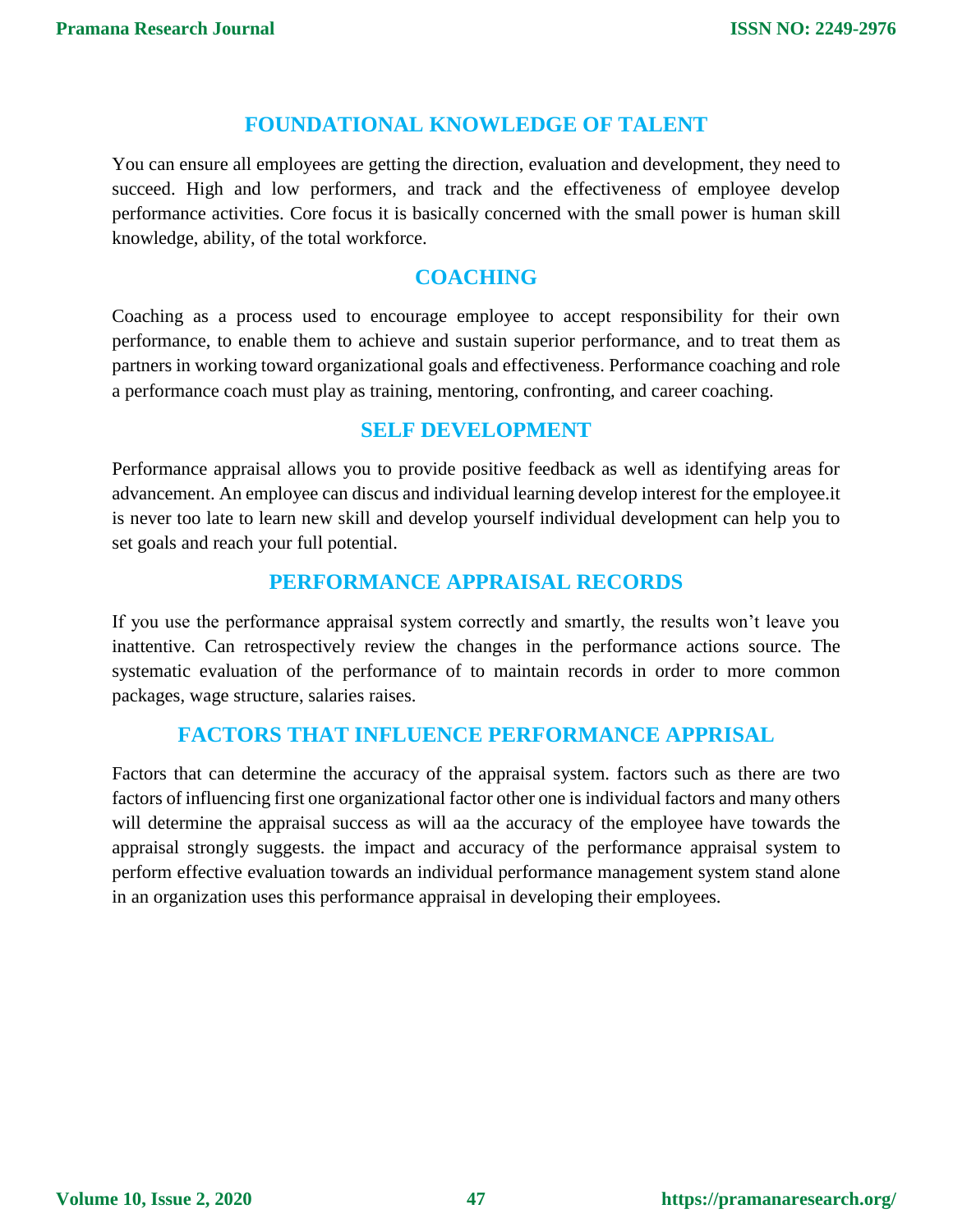

# **Organizational factors**

#### Organizational systems

 The structure of how an organization is set up each division of a business is set up the higher of who information to whom and have communication flow all though the organizational structure is a system that outlines how certain action are directed in order to achieve the goals of an organization.

#### Incentives

 An incentive is an important, item of value or desired action or event that spurs an employee to more of was encouraged by the employee through the chosen incentive. Traditional incentives are extrinsic motivators which benefit actions to yield a desired outcome.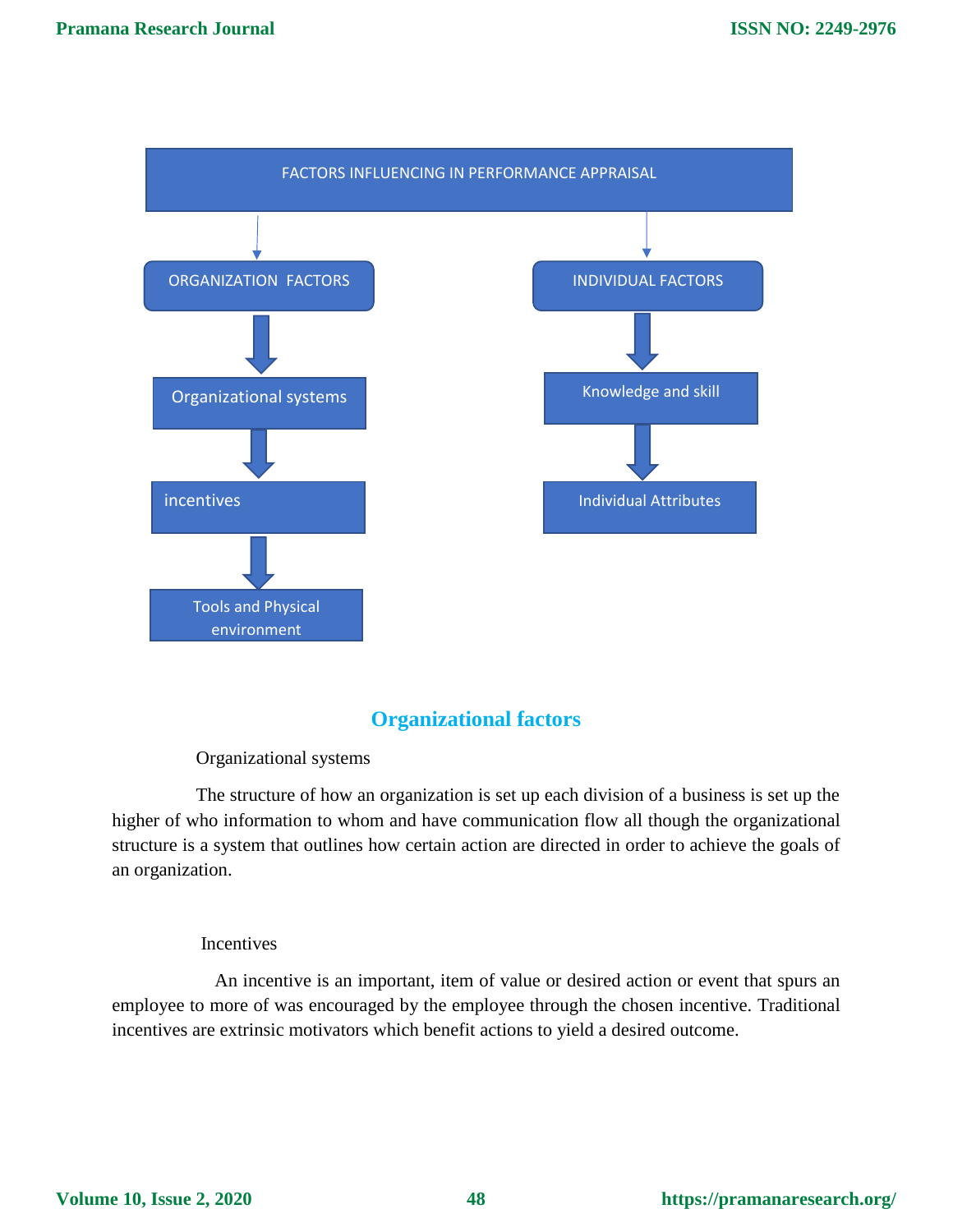Tools and physical environment

 The term physical environment to the overall design and layout of a given students classroom and its learning centers teachers should design the environment by organizing its spaces furnishings, and material to maximize the learning opportunities and the engagement of every child.

# **Individual factors**

#### Knowledge and skills

 The series of narrative statements that are required when applying to united states internal government job opening the applicants are when several working employee qualities for a job.in the world of human resources and collective education, the acronym stands for knowledge, skill and abilities.

#### Individual attribute

Personal qualities are the characteristics attributes persons place or thing perform, real life individual develop and fictional characters possess various attributes. individual are multiple and uncertain, perhaps some more the others .in this chapter, we case both surface and deeper attributes of individuals that explain behavior.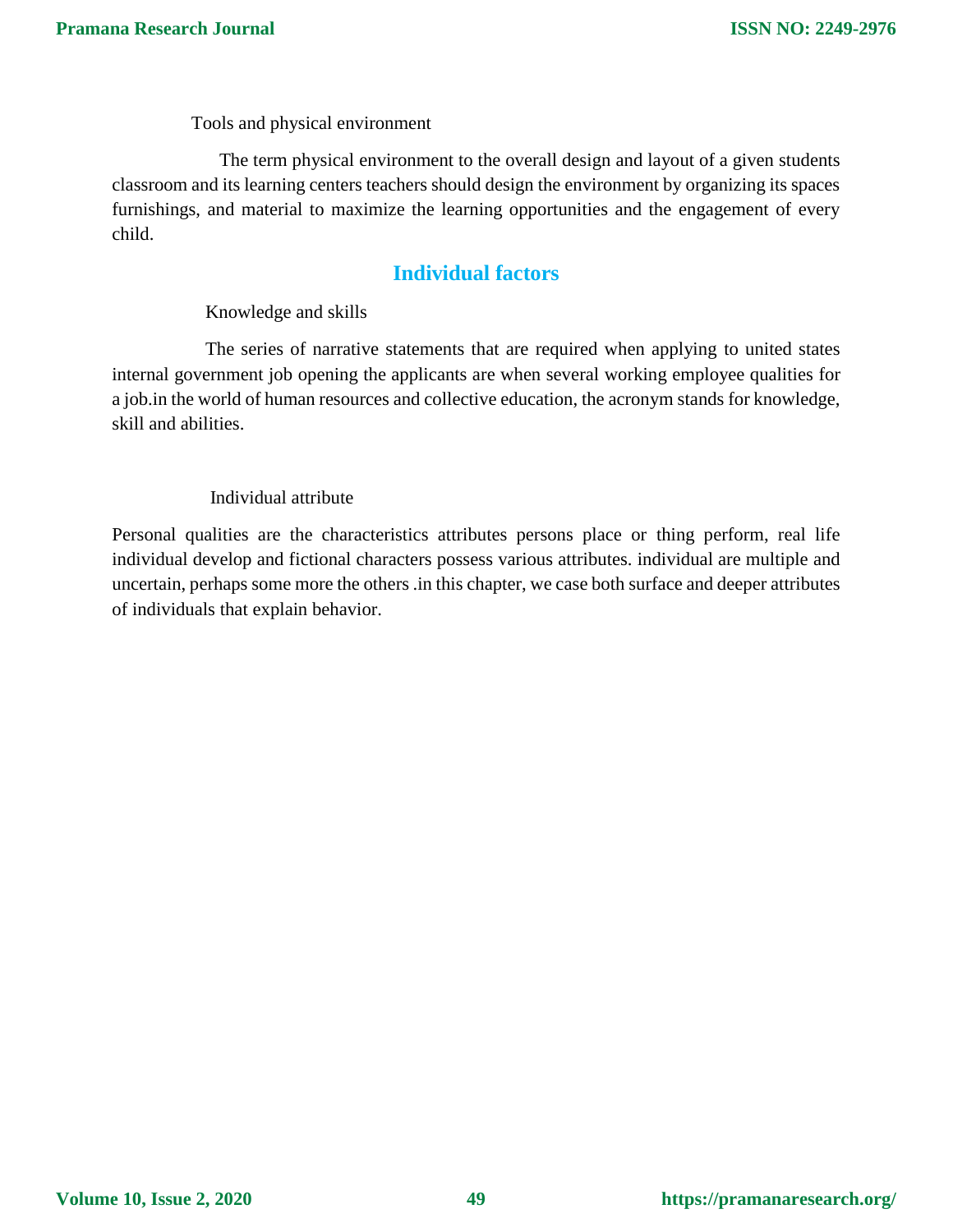### **PERFORMANCE APPRAISAL AND TRAINING NEEDS**

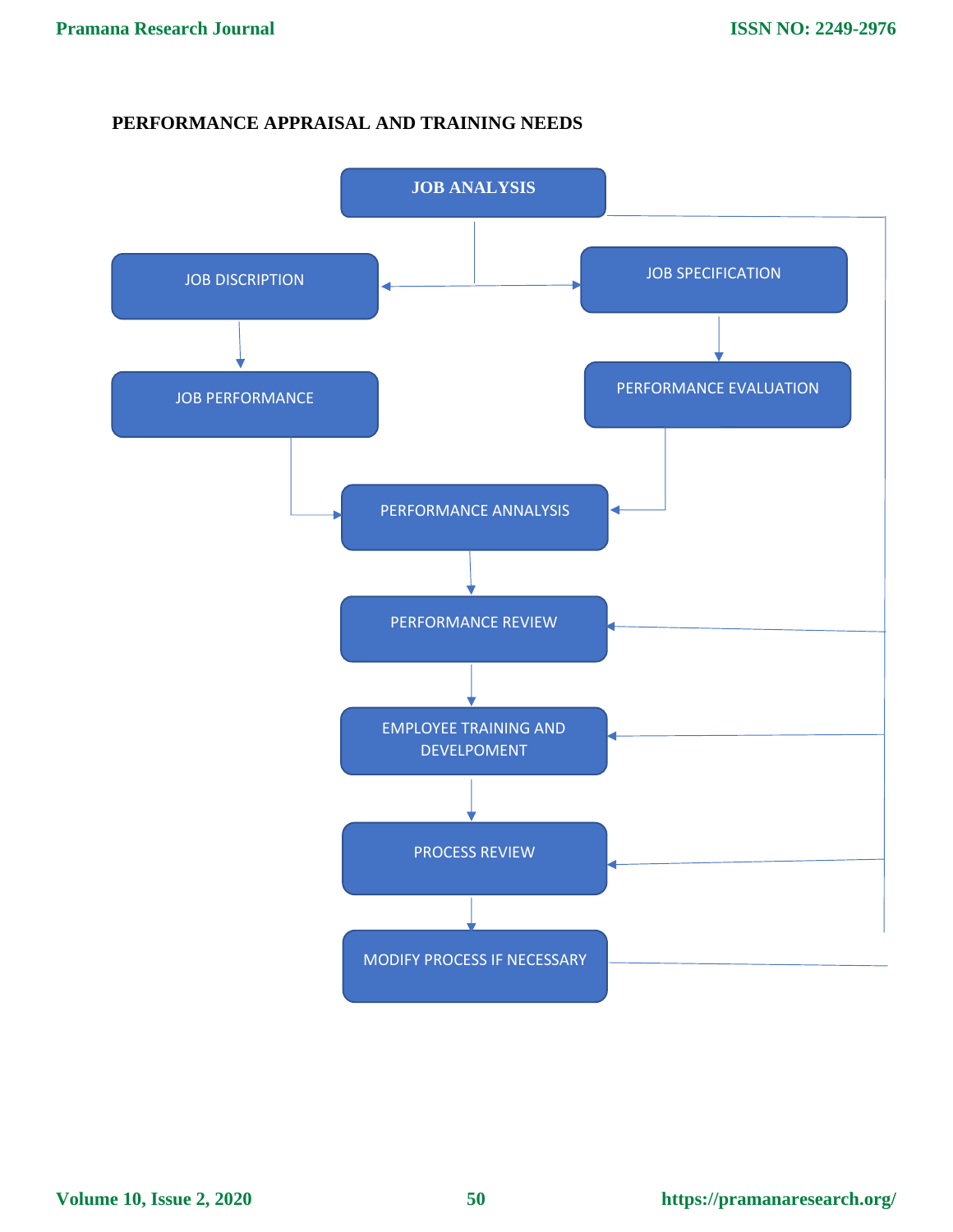#### **Job performance**

The assesses whether a person performs a job well a necessary criterion for organizational outcomes and success. job performance, studied academically as part of industrial and organizational psychology also forms a part of human resources management

#### **Performance analysis**

Compare actual performance to expected performance analysis is a specialist discipline involving systematic observations to enhance performance and improve decision making.

#### **Performance review**

 Discuss strengths and weakness of employee performance evaluation development discussion employee appraisal is method by job performance of an employee is documented and evaluated

#### **Employee training & development**

 Develop a training plan to address weakness and develop new skills. Continued efforts of a boost the performance training presents a prime opportunity to expand the knowledge base of all employee, but many employees in the current climate find development opportunities expensive.

#### **Process review**

 Evaluate process for effectiveness and success of training initiatives modify process in necessary

### **Suggestion**

Specifically, the thesis focuses on two increasingly prominent concepts balanced scorecard approach other one qualitative research a balanced scorecard is a strategic management performance metric used to identify and improve various internal business functions and their external outcome. Balanced scorecards are used to measure and provide feedback to organizations. other one qualitative means relating to the nature or standard of something rather than to its quantity. (formal) there are qualitative differences in the way children and adults think. That's the whole difference between quantitative and qualitative research. education institutions are using this balanced scorecard may assist organization to monitor the overall performance while simultaneously monitoring the excellent perform. It is intended to inform and provoke thought among qualitative researchers who study human experience and it aims to assist the readers in understanding and using the analytical procedures of these five specific approaches. Focusing on the use of the balanced scorecard as performance evaluation tool in emirate higher education institutions, the main purpose of the study is to present a basis for a more general this model